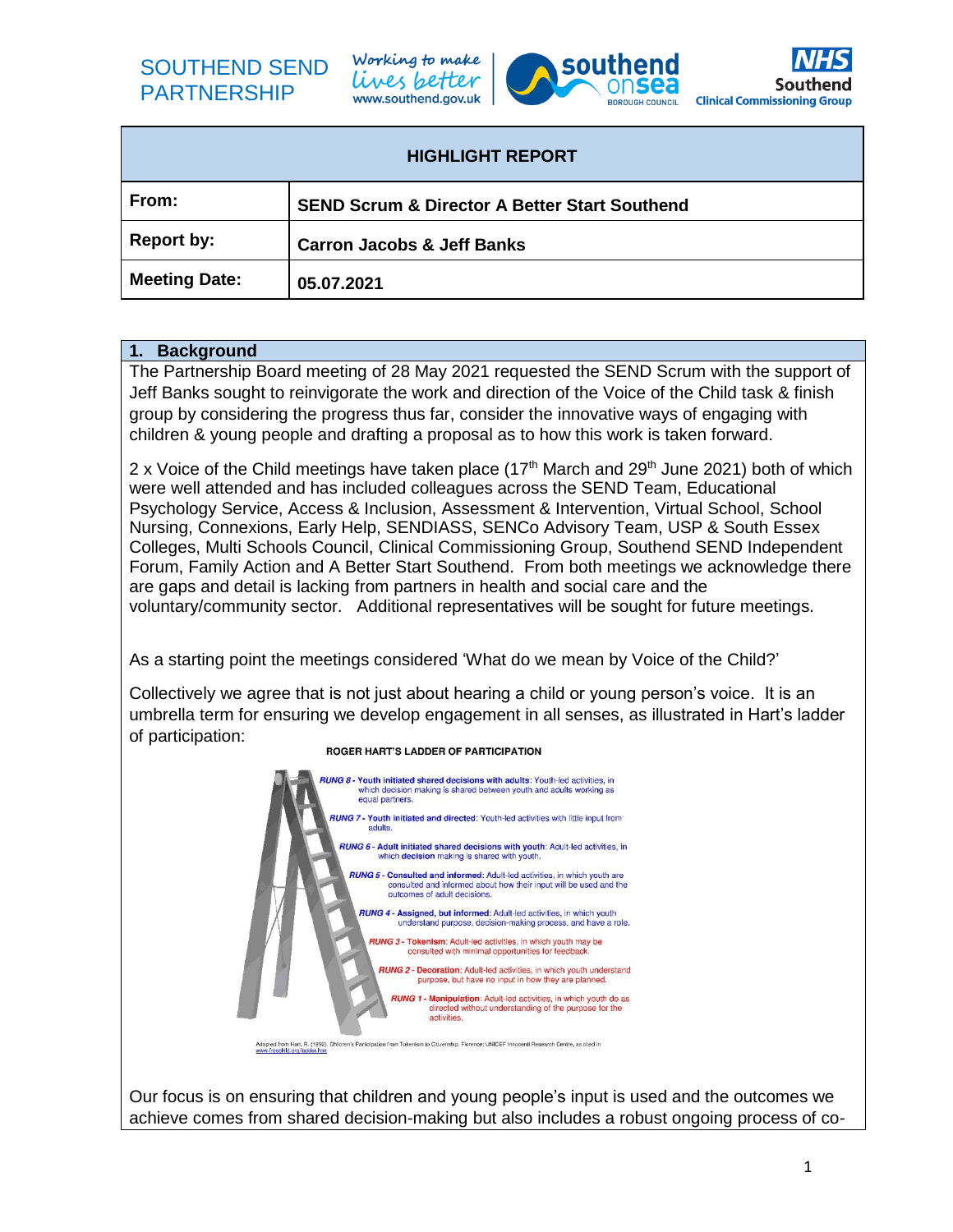Working to make lives better www.southend.gov.uk



production; continually involving children and young people to review, evaluate, commission and de-commision services.

There are pockets of good practice, and we need that to widen. We want SEND children & young people to share their experiences, stories and what works/ does not work for them and be confident that it is 'heard' by the right people and makes a difference. A broad and holistic focus is key, we often slip back into thinking SEND is all about education and EHCPs, it is of course much broader so we need to emphasise and capture that.

We agree we want to be an exemplar Local Authority, in terms of Voice and Engagement in SEND; embedding children and young people's feedback into systems, processes and design work, in as many (ideally all) areas that we possibly can. We want to empower our young people to believe that their voice informs services on an ongoing basis and not just at the design phase of something new. Ideally we want to develop a Southend model of participation.

#### **2. Progress to date**

Participants of both meetings were asked to undertake a mapping exercise; detailing the methods or activity that leads to the gathering of a young person's voice and how that information it is used/who listens to it. Information gathered illustrates that individual teams and practitioners routinely seek the views of children and young people; it is embedded well and some processes are not completed until pupil views are collected and this sets the benchmark for ensuring that views are always sought.

Whilst we are good at gathering individual views we lack the next crucial step. We don't always have sound processes that ensure the views of young people are acted on, that views and feedback is coordinated or that we can demonstrate it has informed services or provision. We agree that we must take the time for reflective practice and see the impact feedback is making and importantly that feedback is returned to young people so that they can see the difference and impact too.

The meeting agreed that this work deserves its own platform; rather than a task and finish group or as a sub group. The aspiration is that the partnership board will hear directly from young people.

To date the Local Offer Team has been gathering stories from children and young people in an ad hoc way – off the cuff comments have led to the gathering of 3 'voice' stories and a  $4<sup>th</sup>$  is on its way however these have relied on the right person hearing the story – and taking it forward. These have started to be shared with SENDOPS and the Partnership Board and they do set the scene and remind members of the user experience, but they are not coordinated, nor do they focus on specific areas where needed.

The working document 'Listening to Children and Young People' was drafted on the back of the first meeting which aimed to move the Southend SEND partnership forward in bringing together the voices, views and experiences of children and young people with SEND across Southend. It remains a crucial document to build on and will lead to better coordination of what we do.

Currently there is a lack resources and there is no identified lead to take this work forward. Therefore, we risk progress being made in this important area and in developing a final strategic approach.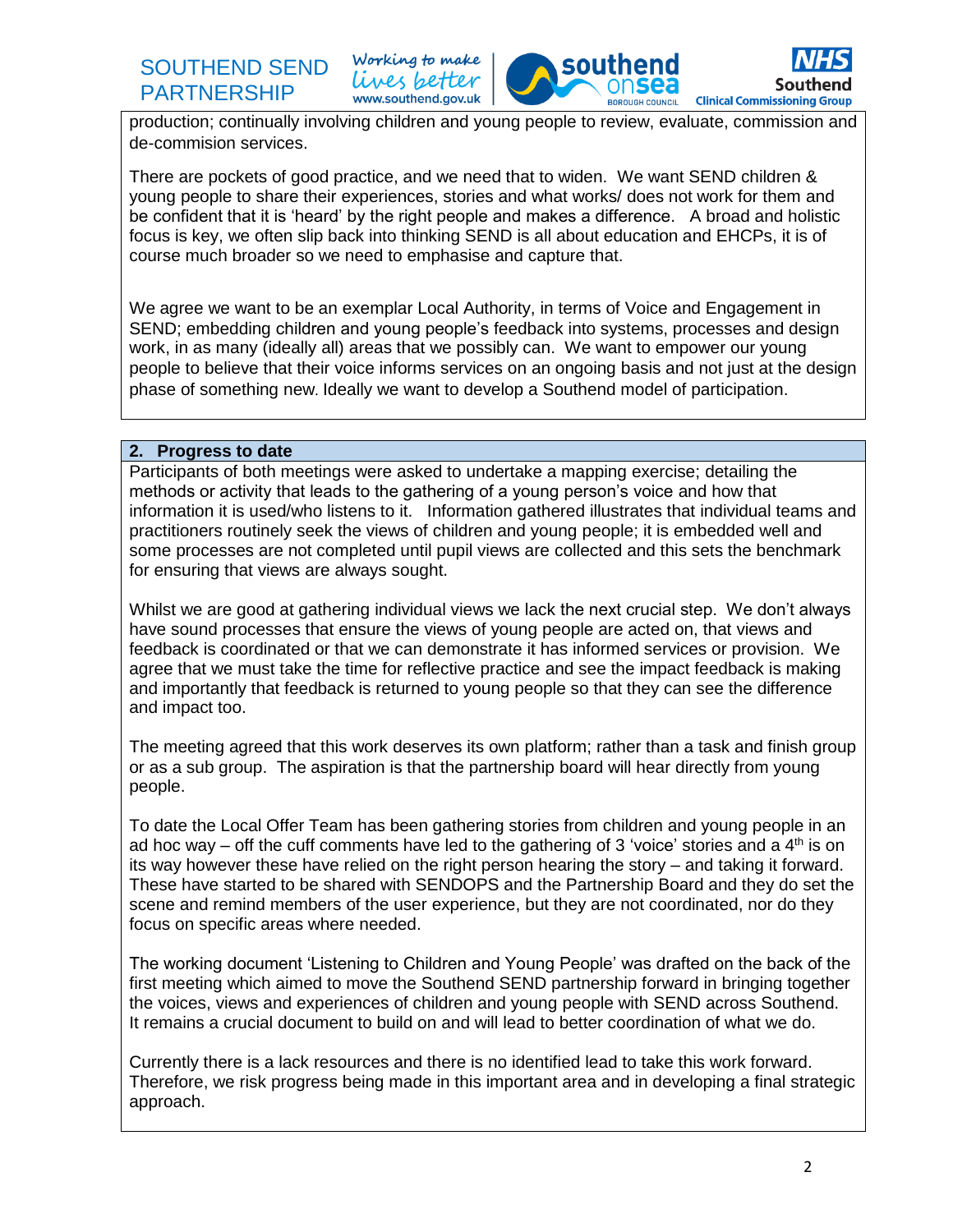Working to make lives better www.southend.gov.uk





### **3. Innovative ways of engaging with children & young people**

Below are some examples detailing what we know is happening:

Lucy Bissell / Educational Psychology Service (EPS) have run successful surveys and consultations with a great number of young people engagements – linking with schools and settings has been a key driver in participation.

EPS have started to experiment with using short videos to share feedback to children and young people as an update to their engagement (using Powtoon - The Visual Communication Platform)

Your Say Southend has lots of interactive and visual tools. The Local Offer team and the Elected Home Education Team are both using this as an engagement tool.

Schools use a range of person-centred approaches / resources / different and creative ways of engaging SEND CYP, including those with limited speech/non-verbal i.e. visuals, ICT / PowerPoints, interpreters to really allow views to be shared.

Some schools are supporting pupils to use PowerPoint presentations to share their views for annual reviews.

The EHC hub is much more creative in the way young people can share their views as part of an assessment or annual review; videos and photos are being used really well; which feels more person centred.

USP College described the best information they got once was by having a creative mood board session between peers and adults. Then the questions were not scaffolded but the information was allowed to flow, generating a really good conversation.

Really good engagement work is happening in established groups; Southend Youth Council, Southend YMCA, the SEND schools council and the Multi Schools Council – seek to widen opportunities for SEND young people to participate in these groups and develop mechanisms for this to happen

The Consultation and Engagement Officer has a number of ways that has helped drive engagement:

- Building engagement through schools (either done in form groups, assemblies or via the student council) by building relationships with named contacts in schools.
- linking their voice and input to the Citizenship curriculum and politics etc.
- Schools and settings need to understand the value of what we are asking young people - identify the value for schools to get involved - demonstrate what is a concern for their pupils and provide a report for their own school/youth group to take forward.
- coordinate, prepare and plan for upcoming surveys/engagements so that schools are familiar with what is being asked.

#### **4. Proposals on taking it forward**

Post inspection we have talked about tapping into the existing work that is already going on around voice across other parts of the council and wider partnership and how we could potentially make this inclusive for all children and young person engagement and not just be SEND specific. There will always be a need for dedicated questions on SEND but if we are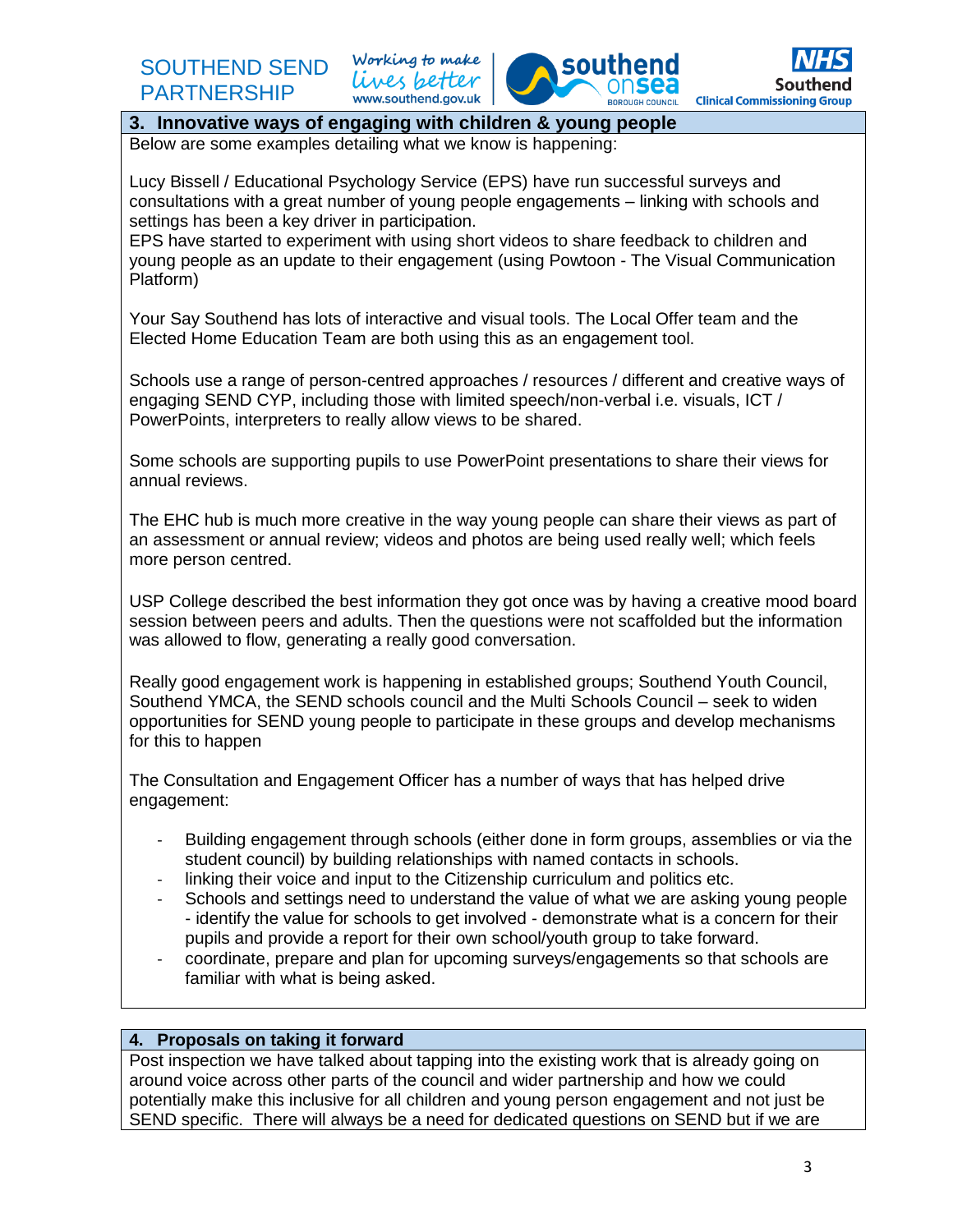**SOU Clinical Commissioning Group BOROUGH COUNCIL** 

creative we can expand the field and get greater participation – with that will hopefully come a network of expertise we can tap into across the partnership.

Working to make

lives better www.southend.gov.uk

As the Voice of the Child work grows we need to continue to push boundaries and explore all options around engagement and participation. We agree that creativity is key and that we cannot and should not rely on traditional questions and answers which may feel tokenistic. Children and young people need to recognise the value with any engagement – what makes is meaningful to them is the outcome – what is in it for them? What difference will they see?

From the outset the Voice of the Child group should coordinate and drive improvements in the collecting and acting on young people' voices but also then in terms of quality engagement and participation. Our commitment will be that listening to the 'voice' will play a role in developing local area provision and our young people will see their footprint in the services and support they receive.

To do so we need to sufficient time, resources and commitment from partners to:

#### **Consolidate work - map what is collected and shared**

- gather intelligence on what we are already doing as a partnership in gathering Voice
- what is captured every day / regular practice (own school surveys, AR's, other reports)
- identify and agree examples of good practice as well as different & exceptional ways
- how do we capture it all?
- identify what is innovative in Southend in the ways we engage with C&YP

#### **Coordinate & make best use of what we are told**

- Identify how we use what we are already collecting.
- How do we bring it together and how we use it collectively?
- Develop a central place for co-ordination of stories, feedback and experiences.
- Map out the focus on specific areas (for example at boards or when we need intelligence).

### **Drive improvements (the vision)**

- evidence how we truly involve children in surveys and services perhaps by using a system of sharing a 'Listening and Learning Hub' across services
- develop opportunities and activities to get to know and to connect with the young person (for example a joint Local Offer team and SAVS group beach clean)
- embed opportunities for young people with SEND to become peer advocates or paid work experience so that we build confidence with young people in the community to get involved more in the SEND agenda in the borough.
- Develop and support peer champions to be involved in this work and develop their skills in contributing to other forums.
- ensuring children & young people know how their feedback is used and understand how they make a difference / have led or influenced change.
- use feedback to endorse what we do well as an area shape new delivery/the offer

#### **Leading the work**

This work will require committed and consistent leadership and someone that can take it forward from within Southend Borough Council, to coordinate activities and resources spanning the different networks.